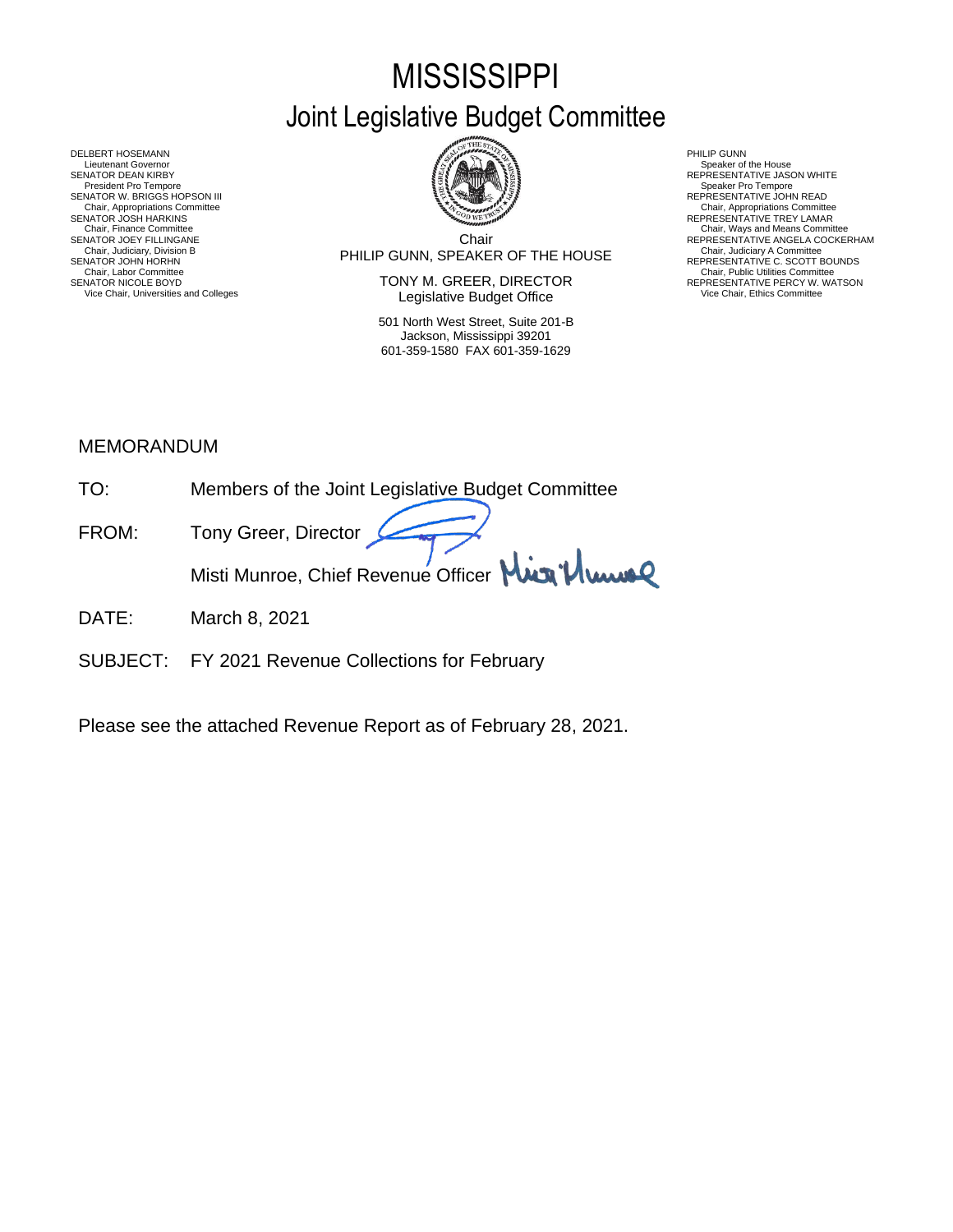





| <b>Source of Revenue Collections</b> | Month* | <b>FYTD*</b> | <b>Prior</b><br>Year** |
|--------------------------------------|--------|--------------|------------------------|
| Sales Tax                            | \$27.5 | \$192.9      | \$73.3                 |
| Individual Income Tax                | 23.8   | 111.4        | 170.1                  |
| Corporate Tax                        | $-1.6$ | 68.4         | 51.3                   |
| Use Tax                              | 9.8    | 89.2         | 63.0                   |
| <b>Gaming Tax</b>                    | 1.3    | 12.3         | $-1.4$                 |
| <b>Total Collections</b>             | \$54.0 | \$500.3      | \$338.5                |

*\*Figures in millions above or below the Sine Die estimate*

*\*\*Figures in millions above or below the prior year's actual collections*

#### FY 2021

Total revenue collections for the month of February FY 2021 are \$54,030,393 or 18.24% above the sine die revenue estimate. Fiscal YTD revenue collections through February 2021 are \$500,313,736 or 14.65% above the sine die estimate. Fiscal YTD total revenue collections through February 2021 are \$338,455,607 or 9.46% above the prior year's collections. The FY 2021 Sine Die Revenue Estimate is \$5,690,700,000.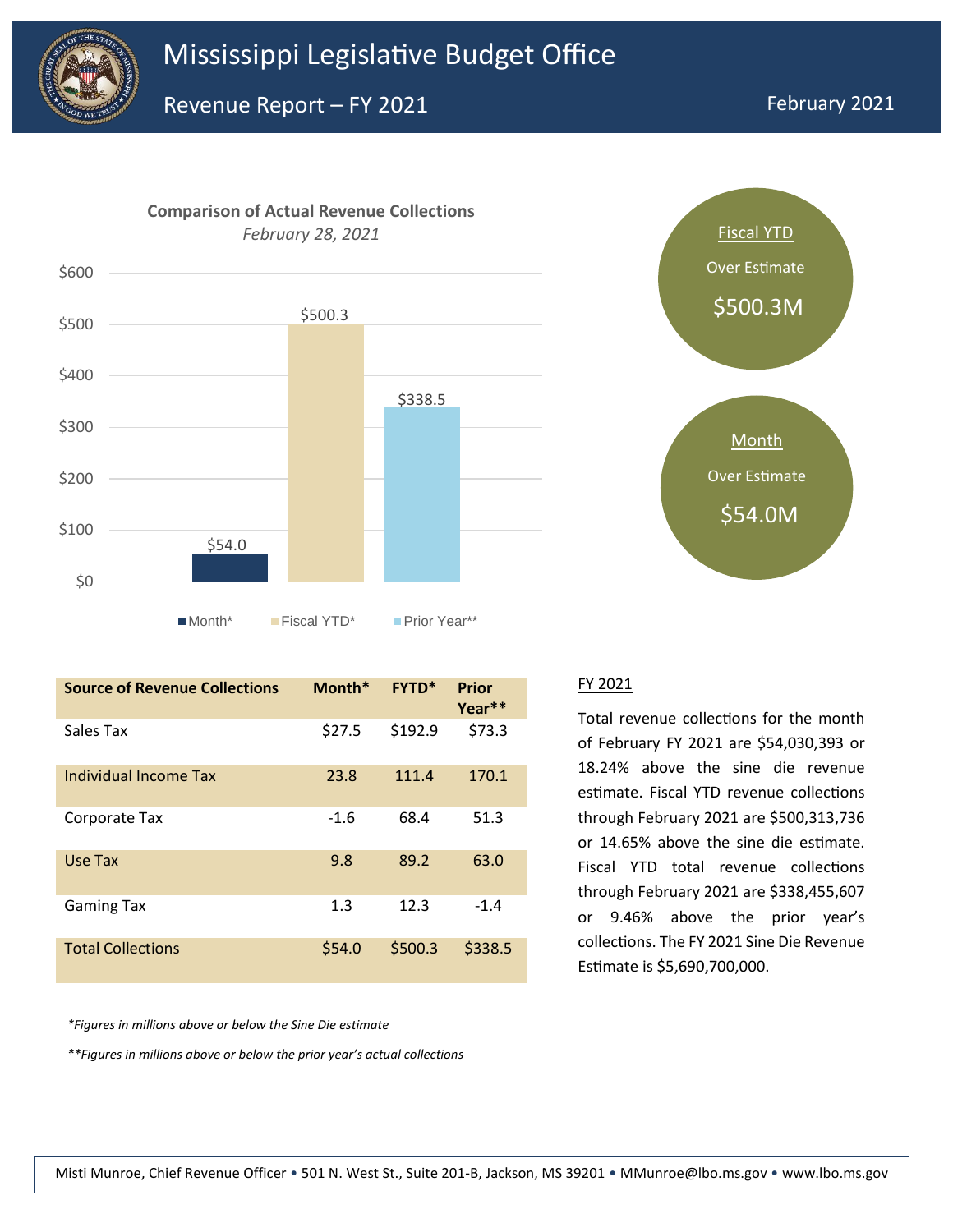

# **Comparison of Actual Revenue Collections by Tax Type**

The graph above compares the actual revenue collections to the sine die revenue estimate for each of the main tax revenue sources. The figures reflect the amount the actual collections for Sales, Individual, Corporate, Use and Gaming taxes were above or below the estimate for the month and fiscal year-to-date. The graph also compares fiscal year-todate actual collections to prior year actual collections, as of February 28, 2021.



**10-Year Historical Total Revenue** 

Use Gaming \*Figures do not include budget reductions or other transfers used to balance the budget. Figures include Attorney General Settlements for FY 2011 – FY 2020.

# **10-Year Historical Revenue Collections by Tax Type**

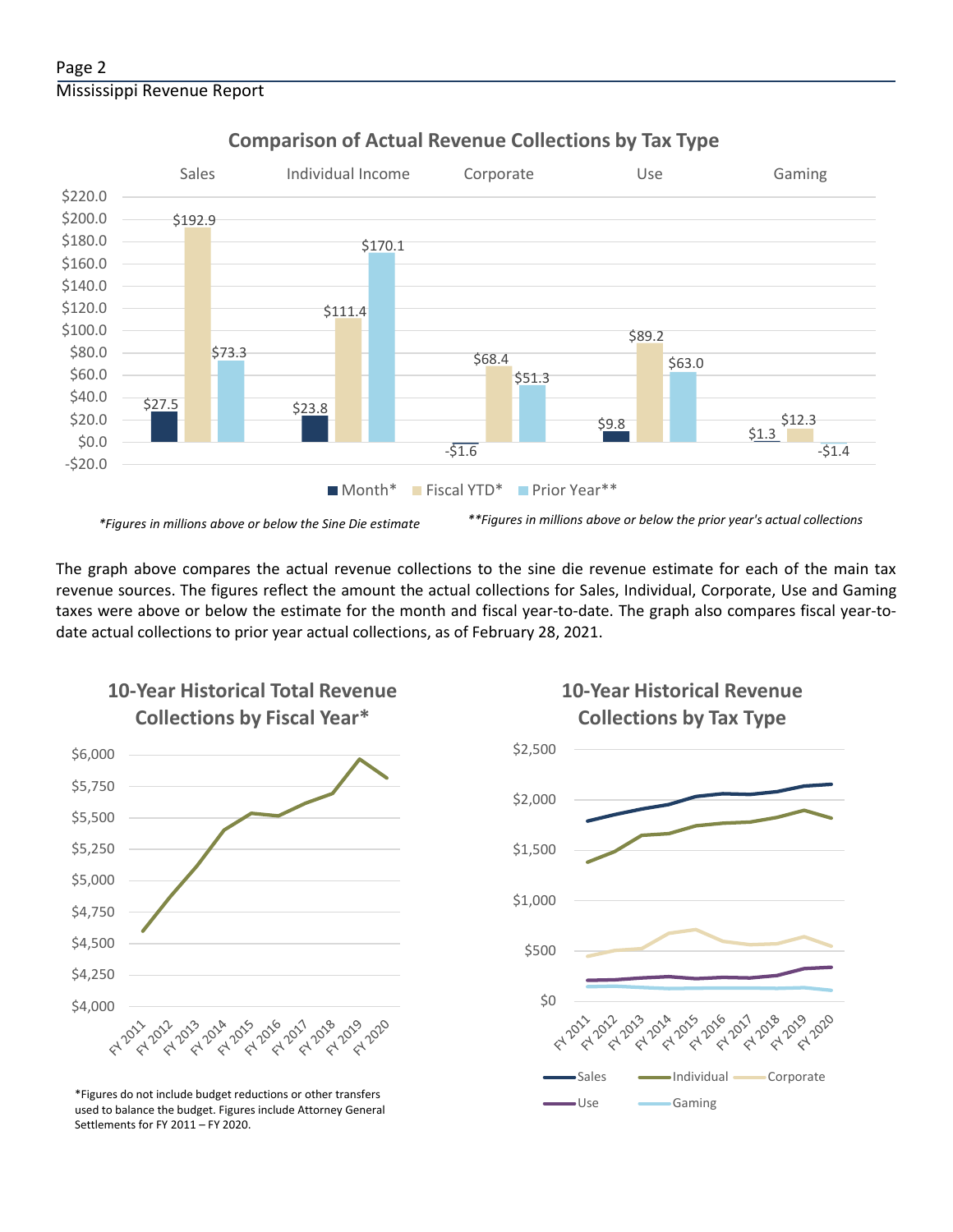## Page 3

Mississippi Revenue Report

Below is a chart showing FY 2021 year-to-date collections compared to prior year-to-date collections.

|                                      |                         |                         | <b>Over/(Under) Prior Year</b> |             |  |
|--------------------------------------|-------------------------|-------------------------|--------------------------------|-------------|--|
| <b>Source of Revenue Collections</b> | FY 2020 July - February | FY 2021 July - February | Amount (\$)                    | % Change    |  |
| Sales Tax                            | \$1,337,059,728         | \$1,410,358,620         | \$73,298,892                   | 5.48%       |  |
| Individual Income Tax                | 1,177,213,615           | 1,347,276,247           | 170,062,632                    | 14.45%      |  |
| Corporate Income Tax                 | 257,224,412             | 308,503,576             | 51,279,164                     | 19.94%      |  |
| Use Tax                              | 208,326,919             | 271,365,339             | 63,038,420                     | 30.26%      |  |
| <b>Insurance Premium Tax</b>         | 141,809,949             | 155,563,432             | 13,753,483                     | 9.70%       |  |
| Tobacco, ABC & Beer                  | 166,445,931             | 187,764,036             | 21,318,105                     | 12.81%      |  |
| Oil & Gas Severance                  | 19,104,686              | 10,350,490              | (8,754,196)                    | $-45.82%$   |  |
| <b>Gaming Tax</b>                    | 88,849,807              | 87,445,070              | (1,404,737)                    | $-1.58%$    |  |
| Other Dept. of Revenue               | 30,134,503              | 28,538,462              | (1,596,041)                    | $-5.30%$    |  |
| <b>Other Than Dept. of Revenue</b>   | 113,870,841             | 108,997,164             | (4,873,677)                    | $-4.28%$    |  |
| Sub-Total                            | 3,540,040,391           | 3,916,162,436           | 376,122,045                    | 10.62%      |  |
| All Other Transfers/Collections      | 37,666,438              | $\mathbf{0}$            | (37,666,438)                   | $-100.00\%$ |  |
| <b>Total</b>                         | \$3,577,706,829         | \$3,916,162,436         | \$338,455,607                  | 9.46%       |  |





# **Economic Statistics**:  **Economic Statistics**:

|                      | <b>Unemployment Rate</b> |                                    |         |                  |          |
|----------------------|--------------------------|------------------------------------|---------|------------------|----------|
|                      |                          | Latest                             | Change  | Frequency        | Date     |
| Mississippi          |                          | 6.6%                               | $-0.1$  | Monthly          | Dec-20   |
| United States        |                          | 6.7%                               | 0.0     | Monthly          | Dec-20   |
|                      |                          |                                    |         |                  |          |
| GDP (millions)       |                          |                                    |         |                  |          |
|                      |                          | Latest                             | Change* | Frequency        | Date     |
| Mississippi          |                          | 101,007                            | 34.7%   | Quarterly        | 2020:03  |
| <b>United States</b> |                          | 18,596,500                         | 29.9%   | Quarterly        | 2020:03  |
|                      |                          |                                    |         |                  |          |
|                      |                          | Mississippi Employment (thousands) |         |                  |          |
|                      |                          | Latest                             | Change  | <b>Frequency</b> | Date     |
| <b>Total Nonfarm</b> |                          | 1,141.5                            | 0.4%    | Monthly          | $Dec-20$ |
| <b>Total Private</b> |                          | 906.8                              | 0.3%    | Monthly          | Dec-20   |
|                      |                          |                                    |         |                  |          |

\*annualized quarterly growth

#### \*Figures in millions.

February FY 2021 General Fund collections were \$21,217,542 or 6.45% above February FY 2020 actual collections. Sales tax collections for the month of February were above the prior year by \$12.1M. Individual income tax collections for the month of February were above the prior year by \$9.2M. Corporate income tax collections for the month of February were below the prior year by \$7.8M.

For a more detailed listing of revenue collections for the State of Mississippi, please see the attached MS Department of Finance and Administration's monthly Revenue Report.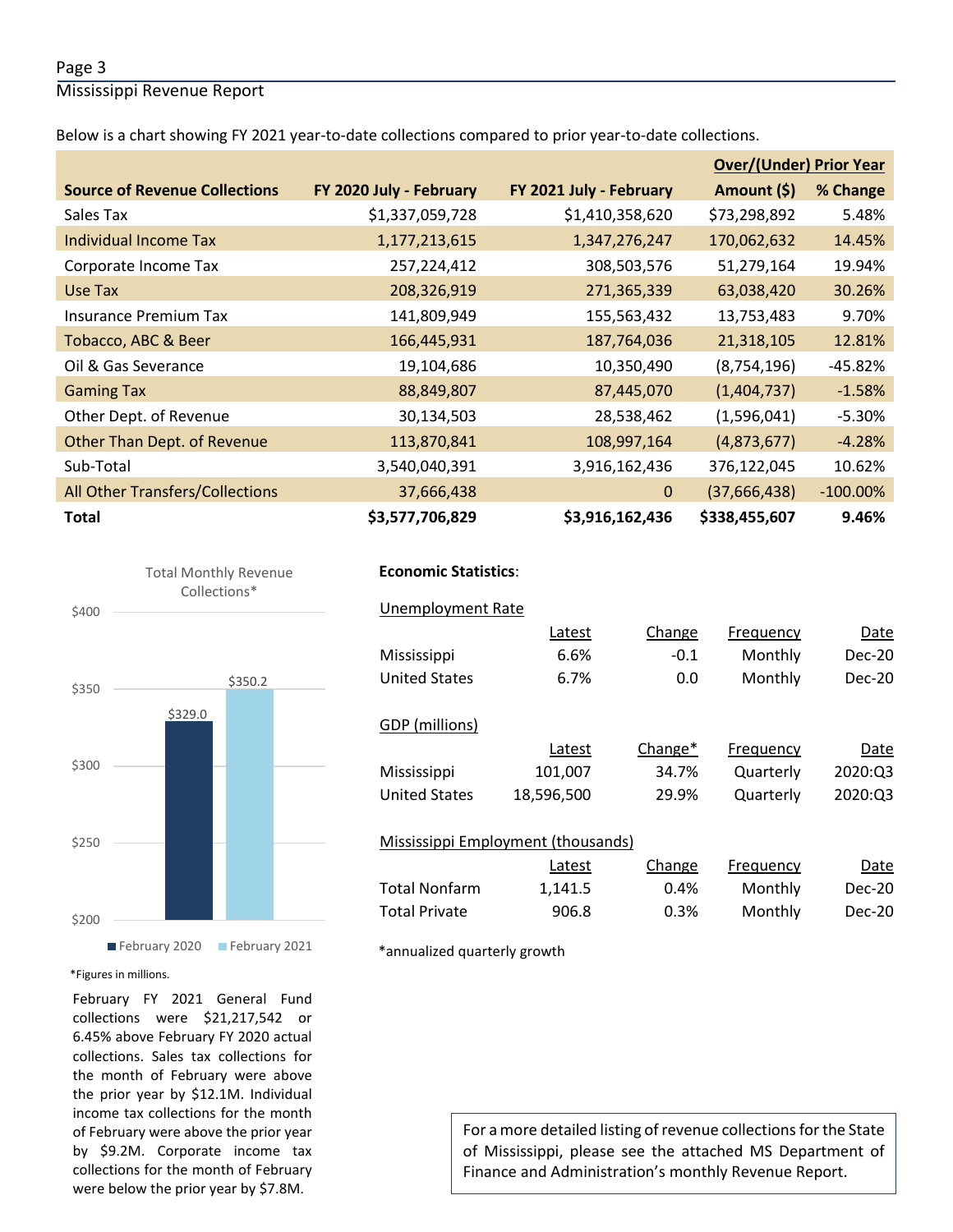# Mississippi Department of Finance and Administration Revenue Report

*As of February 28, 2021*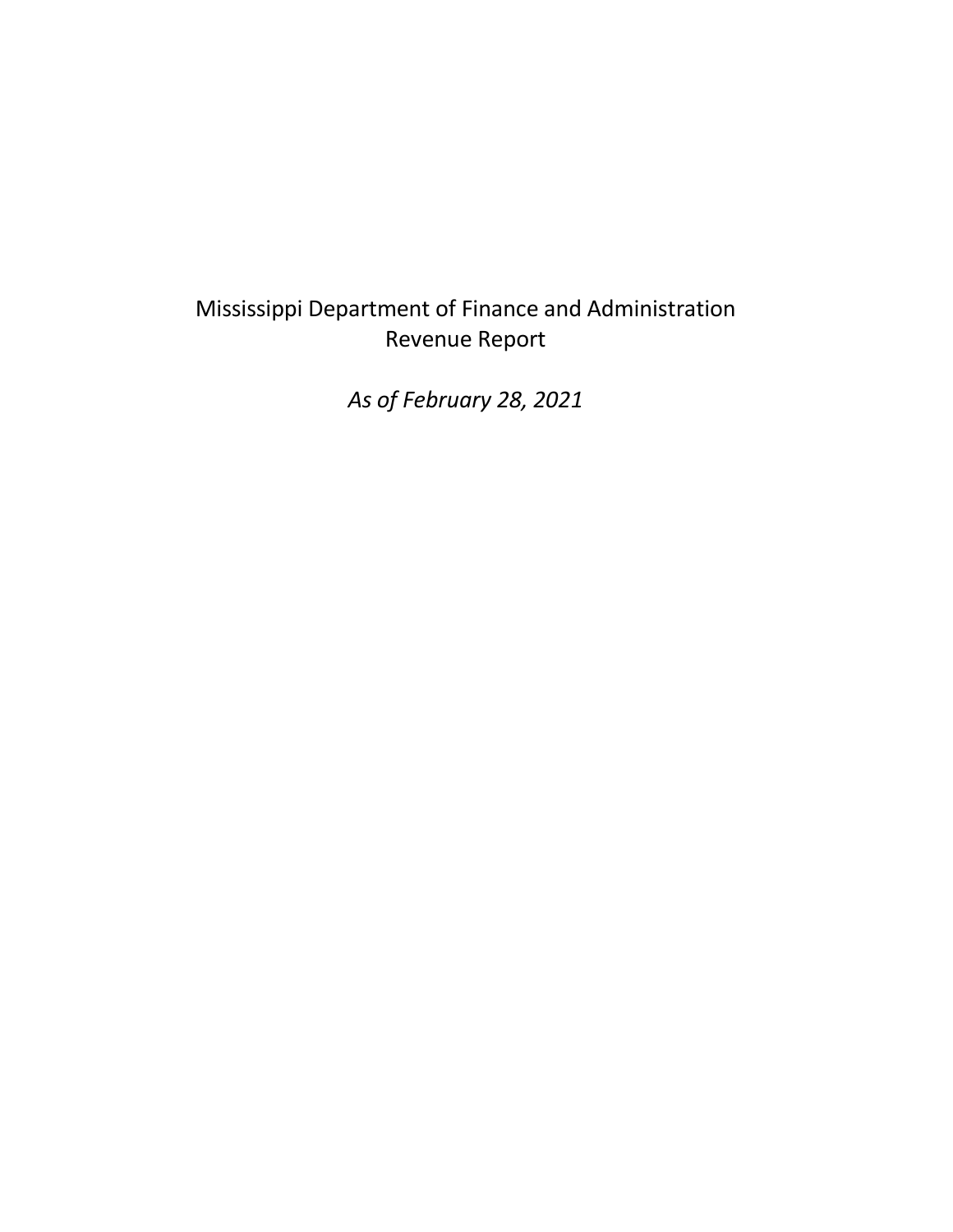Page 1

### **FISCAL YEAR 2021**

|  |  |  | STATE OF MISSISSIPPI |
|--|--|--|----------------------|
|--|--|--|----------------------|

|                                          |                        | <b>ACTUAL</b>      |                    |                  | <b>ACTUAL</b>      | <b>OVER OR UNDER</b>    |                |
|------------------------------------------|------------------------|--------------------|--------------------|------------------|--------------------|-------------------------|----------------|
|                                          | <b>ACTUAL</b>          | <b>COLLECTIONS</b> | <b>ESTIMATE</b>    | <b>ESTIMATE</b>  | <b>COLLECTIONS</b> | <b>ESTIMATE TO DATE</b> |                |
|                                          | <b>COLLECTIONS</b>     | $07 - 01 - 19$     | <b>FISCAL YEAR</b> | $07 - 01 - 20$   | $07 - 01 - 20$     |                         |                |
| <b>SOURCE</b>                            | FY 2020                | $02 - 29 - 20$     | 2021               | $02 - 28 - 21$   | $02 - 28 - 21$     | <b>AMOUNT</b>           | <b>PERCENT</b> |
| DEPT. OF REVENUE COLLECTIONS:            |                        |                    |                    |                  |                    |                         |                |
| <b>SALES TAX (NET)</b>                   | \$<br>2,156,122,116 \$ | 1,337,059,728 \$   | 2,002,600,000 \$   | 1,217,420,000 \$ | 1,410,358,620 \$   | 192,938,620             | 15.85%         |
| <b>INDIVIDUAL INCOME TAX</b>             | 1,819,610,333          | 1,177,213,615      | 2,005,000,000      | 1,235,900,000    | 1,347,276,247      | 111,376,247             | 9.01%          |
| <b>CORPORATE INCOME TAX</b>              | 548,728,829            | 257, 224, 412      | 480,700,000        | 240,110,000      | 308,503,576        | 68,393,576              | 28.48%         |
| <b>USE TAX</b>                           | 339,863,553            | 208,326,919        | 288,400,000        | 182,150,000      | 271,365,339        | 89,215,339              | 48.98%         |
| <b>INSURANCE PREMIUM TAX</b>             | 312,762,228            | 141,809,949        | 320,400,000        | 150,400,000      | 155,563,432        | 5,163,432               | 3.43%          |
| <b>TOBACCO TAX</b>                       | 139,206,037            | 90,780,272         | 133,700,000        | 89,240,000       | 96,782,628         | 7,542,628               | 8.45%          |
| <b>ABC DIVISION</b>                      | 88,622,555             | 57,270,252         | 90,800,000         | 60,207,000       | 71,032,923         | 10,825,923              | 17.98%         |
| BEER AND WINE TAX                        | 27,727,976             | 18,395,407         | 29,000,000         | 19,445,000       | 19,948,485         | 503,485                 | 2.59%          |
| OIL SEVERANCE TAX                        | 21,213,506             | 17,674,326         | 20,200,000         | 12,622,500       | 9,329,047          | (3,293,453)             | $-26.09%$      |
| NATURAL GAS SEVERANCE TAX                | 1,775,004              | 1,430,360          | 1,800,000          | 1,125,000        | 1,021,443          | (103, 557)              | $-9.21%$       |
| <b>AUTO TAG FEES</b>                     | 13,532,878             | 9,553,963          | 11,500,000         | 7,357,000        | 8,653,238          | 1,296,238               | 17.62%         |
| <b>INSTALLMENT LOAN TAX</b>              | 12,163,289             | 9,348,694          | 12,200,000         | 9,315,000        | 9,195,725          | (119,275)               | $-1.28%$       |
| PAYMENT IN LIEU OF TAX                   | 1,200,000              | 1,200,000          | 1,200,000          | 1,200,000        | 1,200,000          | $\overline{0}$          | $0.00\%$       |
| <b>MISCELLANEOUS</b>                     | 11,235,302             | 10,031,847         | 11,600,000         | 10,289,000       | 9,489,500          | (799, 500)              | $-7.77%$       |
| <b>GAMING FEES &amp; TAXES</b>           | 110,694,305            | 88,849,807         | 114,300,000        | 75,100,000       | 87,445,070         | 12,345,070              | 16.44%         |
| TOTAL DEPT. OF REVENUE:                  | 5,604,457,913          | 3,426,169,550      | 5,523,400,000      | 3,311,880,500    | 3,807,165,272      | 495,284,772             | 14.95%         |
| OTHER THAN DEPT. OF REVENUE COLLECTIONS: |                        |                    |                    |                  |                    |                         |                |
| <b>INTEREST ON INVESTMENTS</b>           | 29,331,625             | 21,384,308         | 14,500,000         | 9,701,200        | 7,478,258          | (2,222,942)             | $-22.91%$      |
| HIGHWAY SAFETY PATROL                    | 18,430,959             | 12,607,973         | 18,700,000         | 12,144,000       | 12,667,054         | 523,054                 | 4.31%          |
| <b>INSURANCE TAX</b>                     | 28,925,611             | 20,914,442         | 29,200,000         | 20,034,000       | 26, 265, 323       | 6,231,323               | 31.10%         |
| LICENSES, FEES, PERMITS                  | 51,188,639             | 28,688,965         | 52,000,000         | 27,458,000       | 35,273,258         | 7,815,258               | 28.46%         |
| <b>CRIME TAX/ASSESSMENT</b>              | 37, 173, 545           | 25,225,798         | 43,500,000         | 27,981,000       | 22,452,976         | (5,528,024)             | $-19.76%$      |
| <b>MISCELLANEOUS</b>                     | 2,384,485              | 1,250,156          | 2,400,000          | 1,540,000        | 1,526,117          | (13, 883)               | $-0.90%$       |
| <b>GAMING FEES &amp; TAXES</b>           | 5,184,698              | 3,799,199          | 7,000,000          | 5,110,000        | 3,334,177          | (1,775,823)             | $-34.75%$      |
| TOTAL OTHER THAN DOR:                    | 172,619,561            | 113,870,841        | 167,300,000        | 103,968,200      | 108,997,164        | 5,028,964               | 4.84%          |
| <b>TOTAL GF - (Sine Die) COLLECTIONS</b> | 5,777,077,474          | 3,540,040,391      | 5,690,700,000      | 3,415,848,700    | 3,916,162,436      | 500, 313, 736           | 14.65%         |
| SETTLEMENTS/OTHER                        | 36,481,061             | 36,481,061         | 0                  | 0                | 0                  |                         | $0.00\%$       |
| <b>WCSR TRANSFER IN</b>                  | $\theta$               | $\Omega$           |                    |                  |                    |                         | $0.00\%$       |
| OTHER NON BUDGET TRANSFER IN             | 3,569,628              | 1,185,377          |                    |                  |                    |                         | $0.00\%$       |
| TRANSFER IN (BUD RED)                    | $\Omega$               | $\Omega$           |                    |                  |                    |                         | $0.00\%$       |
| OTHER BUDGETED GF COLLECTIONS            |                        |                    |                    |                  |                    |                         | $0.00\%$       |
| TOTAL GENERAL FUND:                      | 5,817,128,163 \$<br>S  | 3,577,706,829 \$   | 5,690,700,000 \$   | 3,415,848,700 \$ | 3,916,162,436 \$   | 500, 313, 736           | 14.65%         |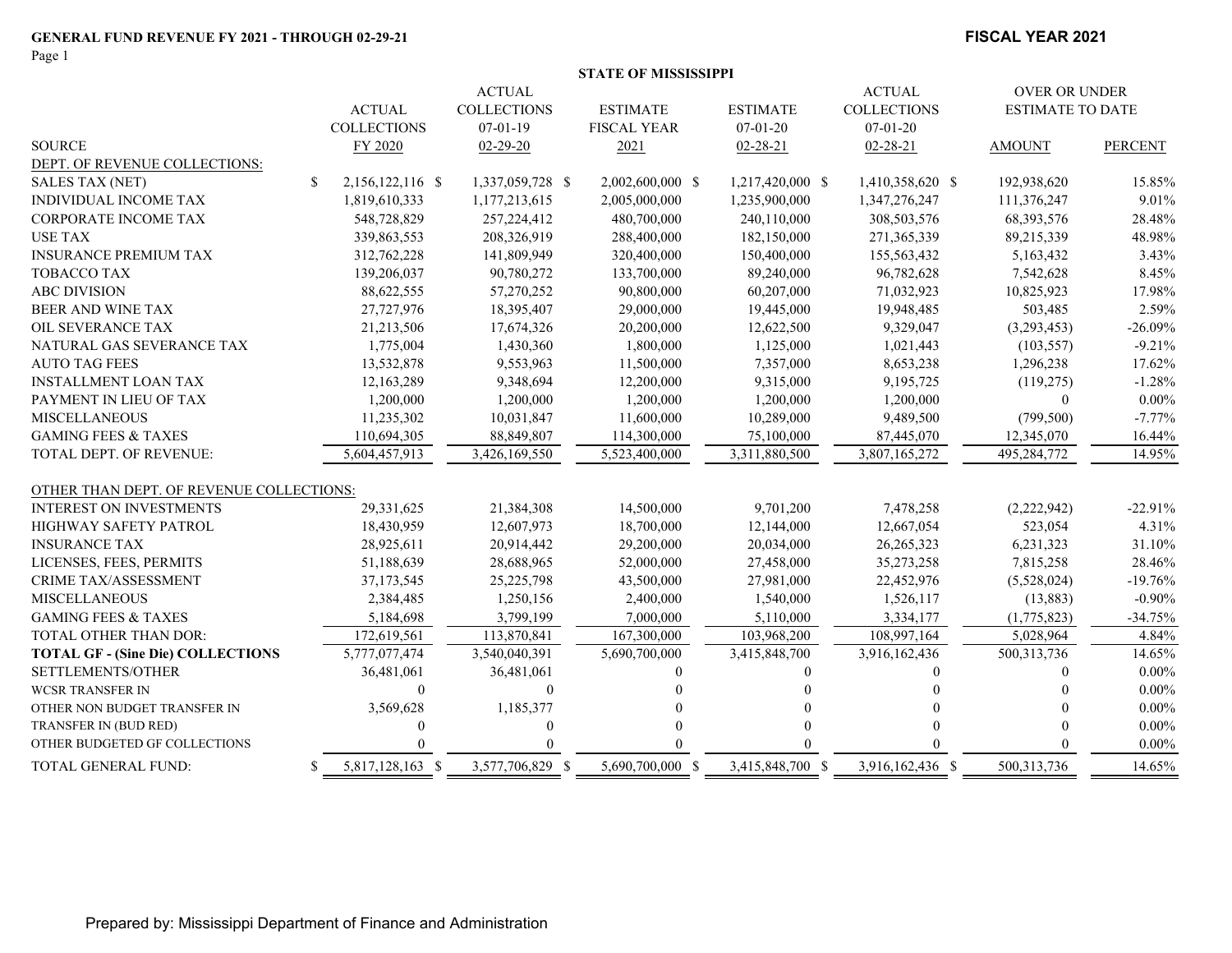#### **GENERAL FUND REVENUE FY 2021 - THROUGH 02-29-21 COMPARISON TO PRIOR YEAR COLLECTIONS** Page 2

|                                          |              |                |                | $07 - 01 - 19$   | $07 - 01 - 20$   | <b>INCREASE OR DECREASE</b> |                |
|------------------------------------------|--------------|----------------|----------------|------------------|------------------|-----------------------------|----------------|
|                                          |              | February       | February       | <b>TO</b>        | T <sub>O</sub>   | OVER OR UNDER PRIOR YEAR    |                |
| <b>SOURCE</b>                            |              | 2020           | 2021           | $02 - 29 - 20$   | $02 - 28 - 21$   | <b>AMOUNT</b>               | <b>PERCENT</b> |
| DEPT. OF REVENUE COLLECTIONS:            |              |                |                |                  |                  |                             |                |
| <b>SALES TAX (NET)</b>                   | $\mathbb{S}$ | 163,586,580 \$ | 175,690,077 \$ | 1,337,059,728 \$ | 1,410,358,620 \$ | 73,298,893                  | 5.48%          |
| INDIVIDUAL INCOME TAX                    |              | 53,381,724     | 62,579,924     | 1,177,213,615    | 1,347,276,247    | 170,062,632                 | 14.45%         |
| <b>CORPORATE INCOME TAX</b>              |              | 14,375,174     | 6,574,269      | 257,224,412      | 308,503,576      | 51,279,164                  | 19.94%         |
| <b>USE TAX</b>                           |              | 27,008,160     | 32,024,122     | 208,326,919      | 271,365,339      | 63,038,420                  | 30.26%         |
| <b>INSURANCE PREMIUM TAX</b>             |              | 24,809,318     | 28,545,232     | 141,809,949      | 155,563,432      | 13,753,483                  | 9.70%          |
| <b>TOBACCO TAX</b>                       |              | 10,197,395     | 10,170,004     | 90,780,272       | 96,782,628       | 6,002,356                   | 6.61%          |
| <b>ABC DIVISION</b>                      |              | 7,230,425      | 8,854,716      | 57,270,252       | 71,032,923       | 13,762,670                  | 24.03%         |
| <b>BEER AND WINE TAX</b>                 |              | 2,212,544      | 2,369,213      | 18,395,407       | 19,948,485       | 1,553,078                   | 8.44%          |
| OIL SEVERANCE TAX                        |              | 2,197,327      | 485,435        | 17,674,326       | 9,329,047        | (8,345,279)                 | $-47.22%$      |
| NATURAL GAS SEVERANCE TAX                |              | 148,988        | 71,015         | 1,430,360        | 1,021,443        | (408,916)                   | $-28.59%$      |
| <b>AUTO TAG FEES</b>                     |              | 1,073,500      | 892,242        | 9,553,963        | 8,653,238        | (900, 726)                  | $-9.43%$       |
| <b>INSTALLMENT LOAN TAX</b>              |              | 19,791         | 103,996        | 9,348,694        | 9,195,725        | (152,969)                   | $-1.64%$       |
| PAYMENT IN LIEU OF TAX                   |              | 1,200,000      | 1,200,000      | 1,200,000        | 1,200,000        | $\Omega$                    | $0.00\%$       |
| <b>MISCELLANEOUS</b>                     |              | 332,136        | 298,357        | 10,031,847       | 9,489,500        | (542, 347)                  | $-5.41%$       |
| <b>GAMING FEES &amp; TAXES</b>           |              | 9,470,630      | 10,147,863     | 88, 849, 807     | 87,445,070       | (1,404,737)                 | $-1.58%$       |
| TOTAL DEPT. OF REVENUE:                  |              | 317,243,690    | 340,006,466    | 3,426,169,550    | 3,807,165,272    | 380,995,722                 | 11.12%         |
| OTHER THAN DEPT. OF REVENUE COLLECTIONS: |              |                |                |                  |                  |                             |                |
| <b>INTEREST ON INVESTMENTS</b>           |              | 2,874,291      | 446            | 21,384,308       | 7,478,258        | (13,906,050)                | $-65.03\%$     |
| HIGHWAY SAFETY PATROL                    |              | 1,623,993      | 1,423,081      | 12,607,973       | 12,667,054       | 59,081                      | 0.47%          |
| <b>INSURANCE TAX</b>                     |              | 1,824,844      | 4,089,444      | 20,914,442       | 26, 265, 323     | 5,350,881                   | 25.58%         |
| LICENSES, FEES, PERMITS                  |              | 2,174,527      | 2,094,817      | 28,688,965       | 35,273,258       | 6,584,294                   | 22.95%         |
| <b>CRIME TAX/ASSESSMENT</b>              |              | 3,062,385      | 2,254,123      | 25, 225, 798     | 22,452,976       | (2,772,823)                 | $-10.99%$      |
| <b>MISCELLANEOUS</b>                     |              | 109,824        | 299,890        | 1,250,156        | 1,526,117        | 275,960                     | 22.07%         |
| <b>GAMING FEES &amp; TAXES</b>           |              | 107,796        | 70,625         | 3,799,199        | 3,334,177        | (465, 021)                  | $-12.24%$      |
| TOTAL OTHER THAN:                        |              | 11,777,660     | 10,232,427     | 113,870,841      | 108,997,164      | (4,873,677)                 | $-4.28%$       |
| <b>TOTAL GF - (Sine Die) COLLECTIONS</b> |              | 329,021,351    | 350,238,893    | 3,540,040,391    | 3,916,162,436    | 376,122,045                 | 10.62%         |
| <b>SETTLEMENTS/OTHER</b>                 |              | 0              | 0              | 36,481,061       | $\theta$         | (36, 481, 061)              | $-100.00\%$    |
| <b>WCSR TRANSFER IN</b>                  |              |                | 0              | $\mathbf{0}$     |                  | $\Omega$                    | $0.00\%$       |
| OTHER NON BUDGET TRANSFER IN             |              |                | 0              | 1,185,377        |                  | (1, 185, 377)               | $-100.00\%$    |
| TRANSFER IN (BUD RED)                    |              |                | 0              | $\boldsymbol{0}$ | 0                | $\Omega$                    | $0.00\%$       |
| OTHER BUDGETED GF COLLECTIONS            |              |                | 0              | $\theta$         |                  | $\Omega$                    | $0.00\%$       |
| TOTAL GENERAL FUND:                      | S.           | 329,021,351 \$ | 350,238,893 \$ | 3,577,706,829 \$ | 3,916,162,436 \$ | 338,455,607                 | 9.46%          |